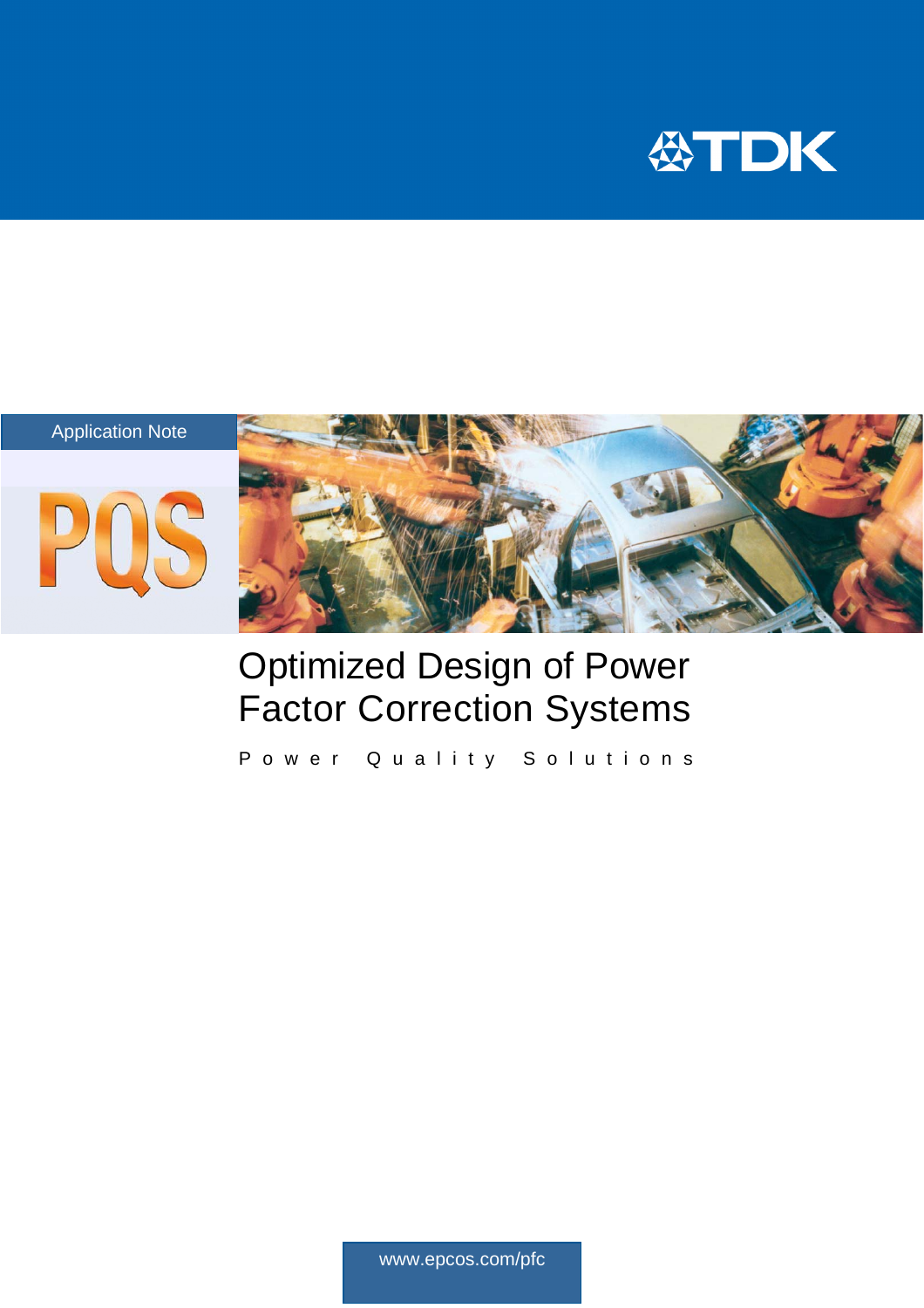

The collection of "PQS Application Notes" will represent a library of in-depth information on PFC applications, case studies and reference projects. It also serves as a helpdesk for all topics relating to PFC and PQS, is suitable for training purposes and is designed to answer frequently asked questions.

Each issue will focus on a particular application topic, a specific solution or a topic of general interest. The aim is to share the extensive knowledge gained globally by EPCOS PFC experts with regional staff who deal with PFC and PQS. The authors of the PQS Application Notes have extensive experience in the field of PFC and PQS and a professional background as electrical/design engineers or product marketing managers throughout the world.

These PQS Application Notes will be issued at irregular intervals and can be downloaded from the EPCOS Internet under www.epcos.com/pfc.

Please contact the EPCOS PM department in Munich if you wish to receive the latest issue of the PQS Application Notes automatically by e-mail. A list with available titles may also be obtained from the PM department in Munich.

#### **Important Notes**

Some parts of this publication contain statements about the suitability of our products for certain areas of application. These statements are based on our knowledge of the typical requirements often made on our products for a particular customer application. It is up to the customer to check and decide whether a product is suitable for use in a specific application. These Application Notes may be changed from time to time without prior notice. Our products are described in detail in our data sheets. The Important Notes (www.epcos.com/ImportantNotes) as well as product-specific warnings and cautions must be observed. All relevant information is available through our sales offices.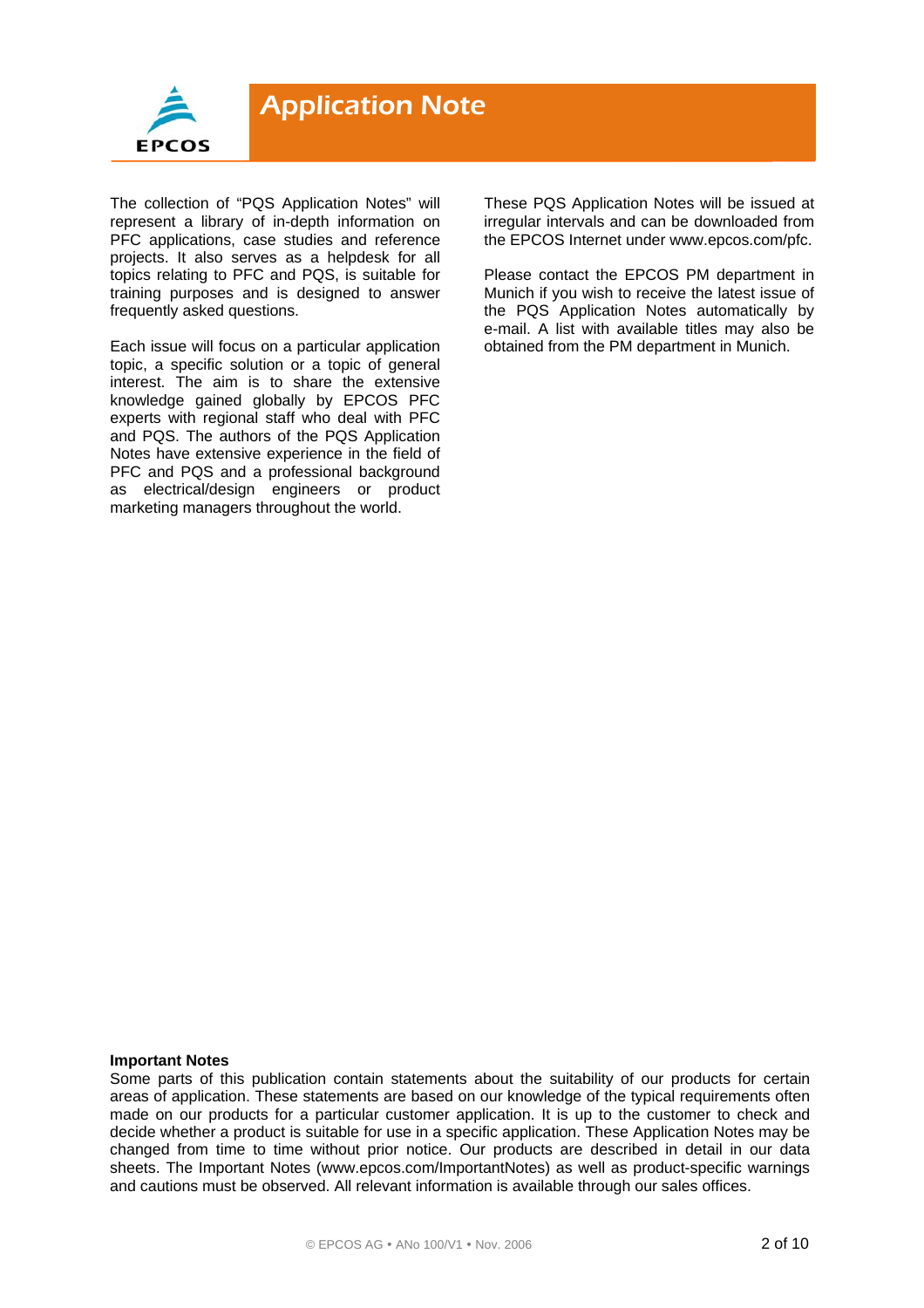

## **Optimized Design of Power Factor Correction Systems**

There is growing awareness of a need for application-specific power factor correction (PFC) systems of optimized design in line with the harsher conditions prevailing in industrial energy distribution systems. This means that conventional PFC systems that may previously have been sufficient have to be replaced by dynamic systems – ideally detuned ones.

When designing a PFC system for highly sensitive or polluting applications (such as welding equipment, cranes, elevators, steel presses, wind turbines as well as automotive and petrochemical equipment), it is mandatory not only to follow good engineering practice but also to carefully observe the rules and recommendations specified in the relevant design standards.

These Application Notes highlight some of the most common problems occurring in PFC systems and propose methods for their optimized design.



#### **The Author**

*Rudolf Müller* is currently Executive Vice President & General Manager of the Power Capacitors Business Unit of EPCOS AG (formerly Siemens Matsushita), the global number one supplier of LV PFC systems. He has conducted numerous technical training courses for utilities, consultants and customers around the world. He was previously Vice President of the Power Capacitor Product Division of the German Electrical and Electronic Manufacturers' Association (ZVEI - Zentralverband Elektrotechnik- und Elektronikindustrie e.V.).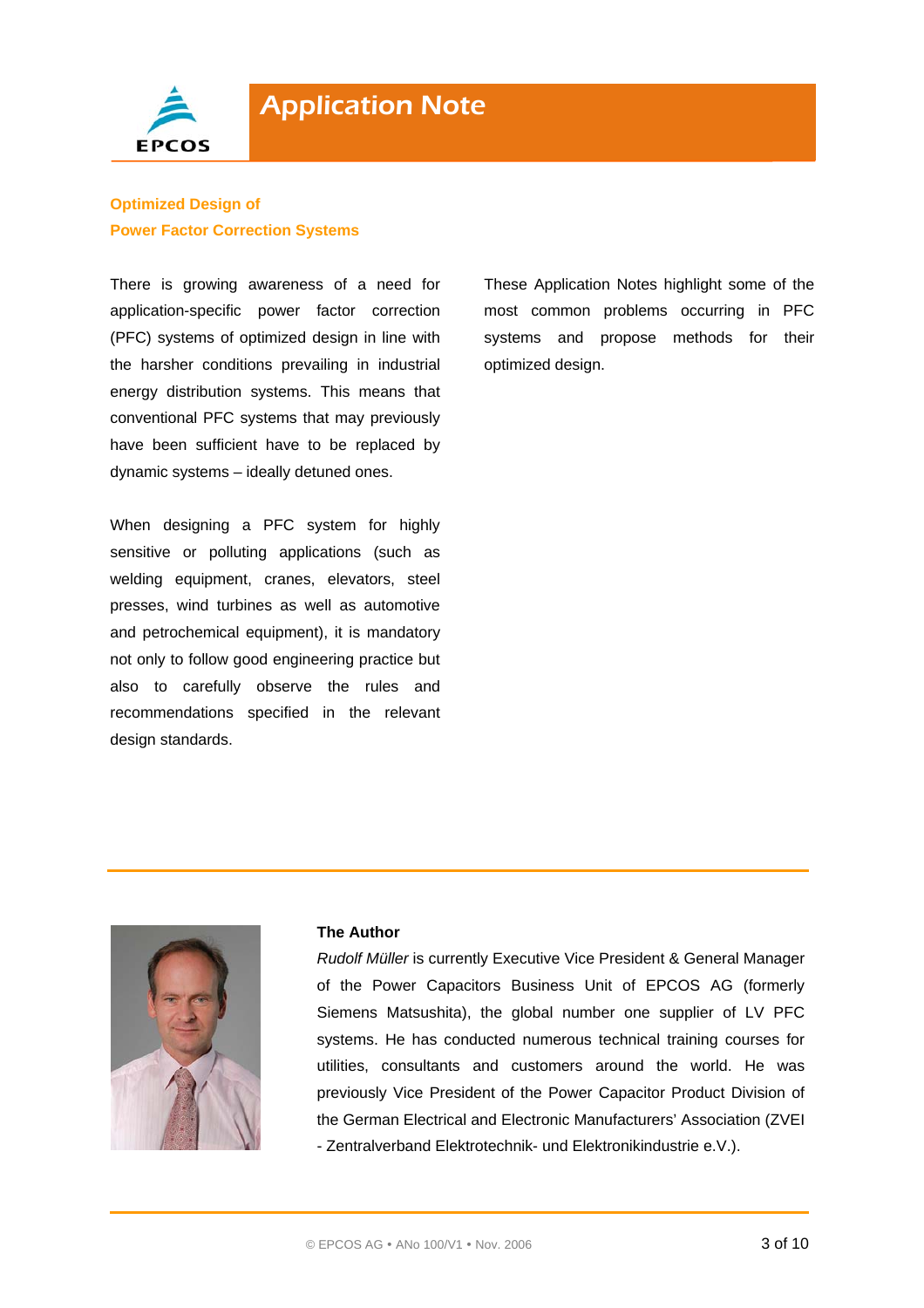

## **Content**

| 1. High packing density of capacitors in the cabinet and the consequences 5 |  |
|-----------------------------------------------------------------------------|--|
|                                                                             |  |
| $\blacksquare$                                                              |  |
|                                                                             |  |
|                                                                             |  |
| $\blacksquare$                                                              |  |
|                                                                             |  |
|                                                                             |  |
|                                                                             |  |
|                                                                             |  |
|                                                                             |  |
|                                                                             |  |
|                                                                             |  |
|                                                                             |  |
|                                                                             |  |
|                                                                             |  |
|                                                                             |  |
|                                                                             |  |
|                                                                             |  |
|                                                                             |  |
|                                                                             |  |
|                                                                             |  |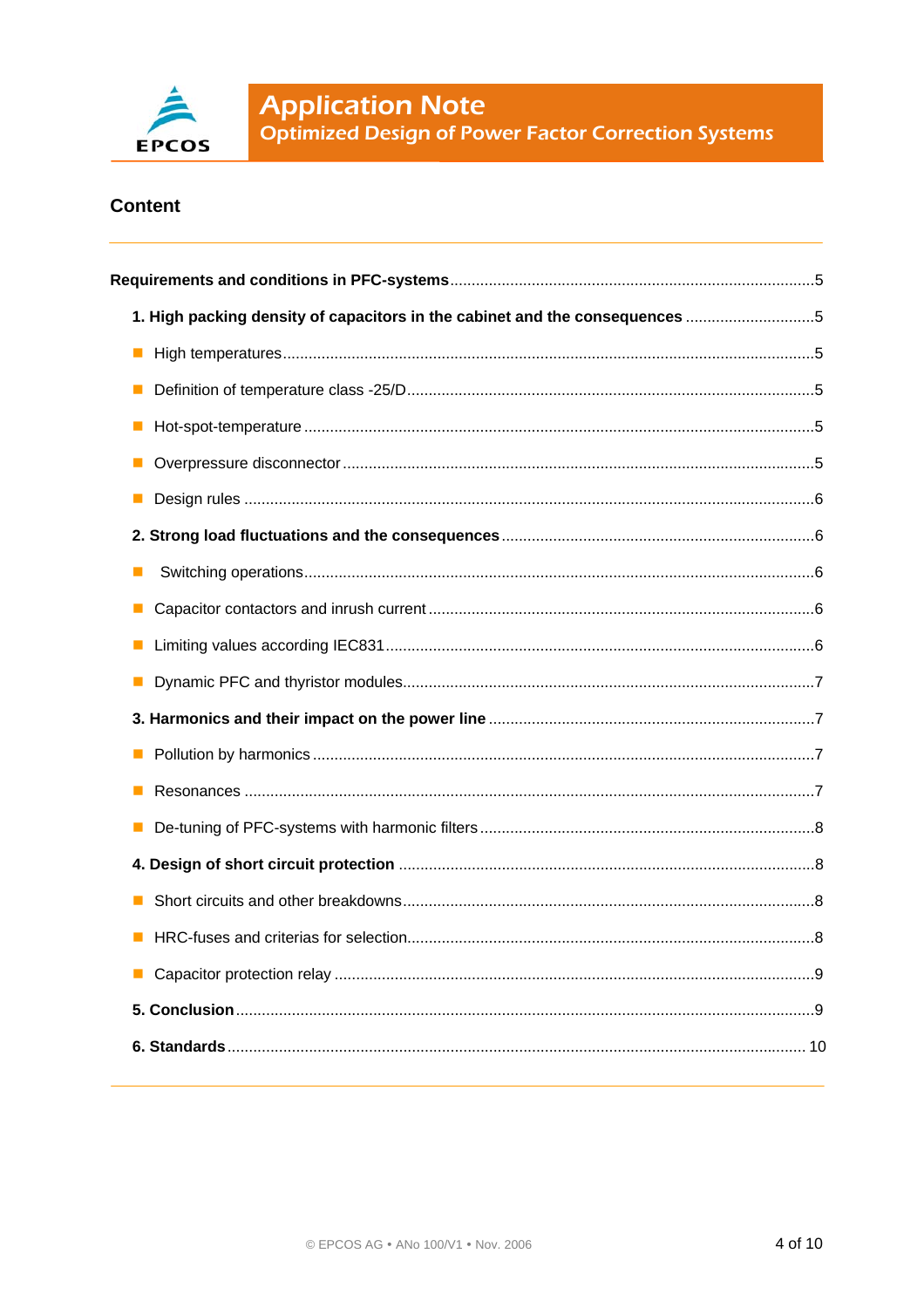

#### Power Factor Correction

# **Optimized Design of PFC Systems**

Conditions in industrial energy distribution systems for PFC capacitors have become much harsher and therefore require new approaches and solutions to ensure safe and effective operation of the PFC system.

The demands made on PFC capacitors include:

- higher packing density of capacitors inside the cabinet
- strong load fluctuations
- increasing power-grid pollution, such as from harmonic loads (not only from typical net harmonics, but also from advanced PWM-based IGBT converters with frequency signals up to 20 kHz).
- **1. High packing density of capacitors in the cabinet**

#### **High temperatures**

Lack of space inside PFC systems means higher specific power losses (W/cm<sup>3</sup>) that result in higher operating temperatures of the capacitors inside the cabinet.

PFC capacitors heat up during operation due to resistive and dielectric losses. If the temperature rise is too high, e.g. the hot spot temperature exceeds a defined limiting value, the capacitor will break down or its life expectancy will be shortened.

#### ■ **Definition of temperature class -25/D**

Typically, PFC capacitors are specified according to the highest temperature class (-25/D) specified in the IEC60831 or EN60831 standards. Class -25/D stands for the following temperatures:

- 55 °C maximum permissible peak temperature
- 45 °C maximum permissible average temperature during 24 hours
- 35 °C maximum permissible average temperature during one year.

These values apply to the temperature of the air surrounding the capacitor.

#### **Hot-spot temperature**

Polypropylene is typically used as the dielectric for PFC capacitors. Until a specific hot-spot temperature is reached, it has a high dielectric strength. However, this declines considerably as soon as the hot-spot temperature is exceeded. The operating life of a capacitor with polypropylene dielectric also depends strongly on the hot-spot temperature. A rule of thumb derived from the Arrhenius equation, which describes the temperature-dependent aging process, says that a temperature rise of 7 °C will shorten the operating life of MKK capacitors by 50 percent.

#### **Overpressure disconnectors**

If the specified temperature is exceeded, therefore, the life expectancy of the capacitor will be shortened due to a greater number of self-healing processes, which generate a small amount of gas. As the number of these processes increases, the internal overpressure rises and activates the overpressure disconnector. When a defined limiting temperature is reached, the self-healing capability fails and an irreparable breakdown occurs. In other words: exceeding the limiting temperature specified by the capacitor manufacturer or in the international IEC60831 standard will not only shorten the life expectancy of the capacitor but may also represent a safety risk.

**Note: When the maximum operating temperature is exceeded, the internal safety device of the capacitor, the overpressure disconnector, stops functioning. In the worst case this leads to bursting of the capacitor with the risk of fire!** 



### **Fig. 1:**

Conventional PFC system (without reactors) with natural air circulation. Generous ingress of air and a raised roof assure efficient cooling.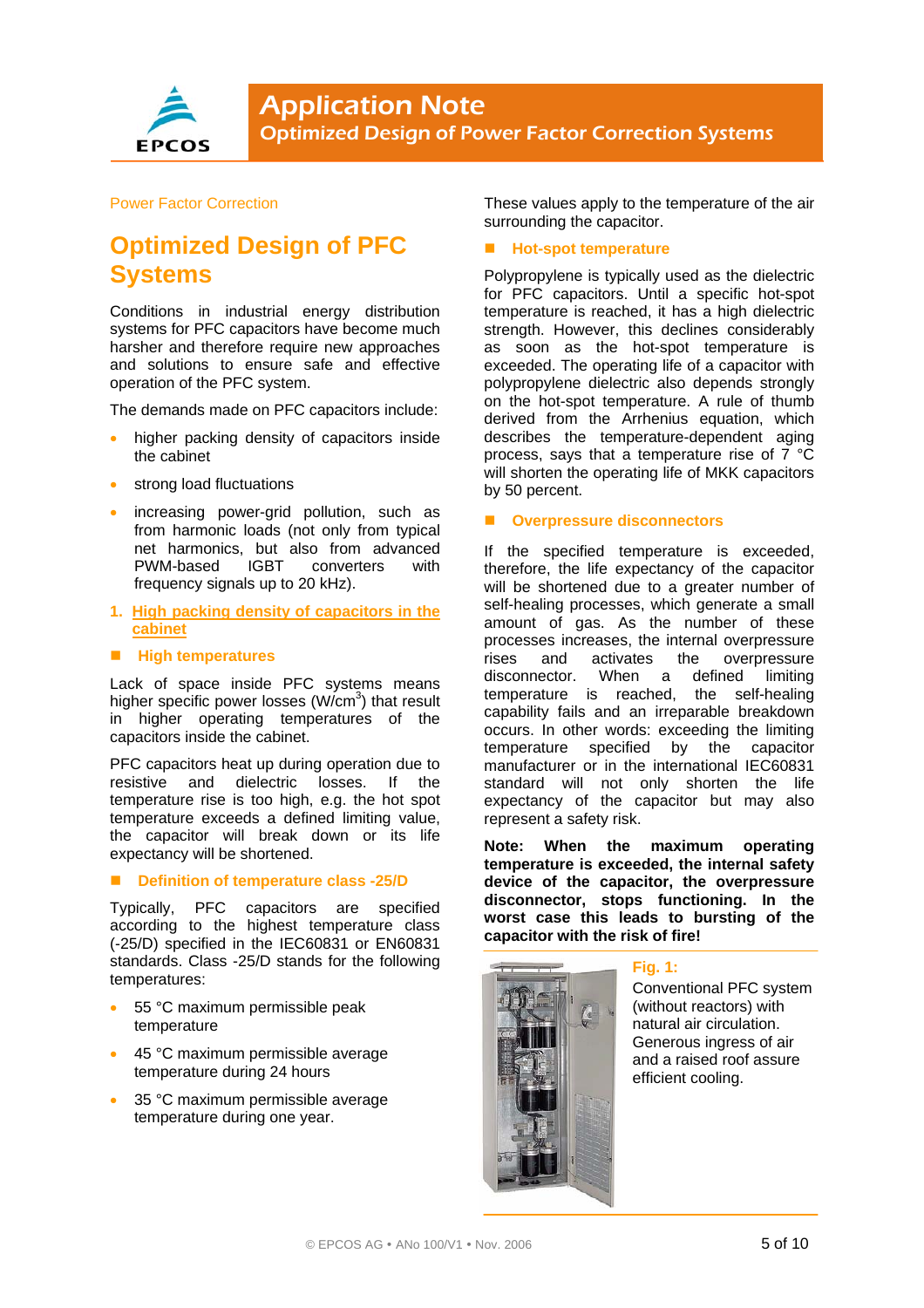

#### **Design rules**

When designing, constructing and operating a PFC system, it is mandatory to assure sufficient ventilation or cooling of the cabinet, or rather of the capacitor inside the cabinet. The high packing density may require forced cooling and enough space must be allowed between the capacitors. Sufficient distance should also be maintained to "warmer" components (such as wound parts, reactors and semiconductors). The parameters specified by the capacitor manufacturer must also be observed.



**Fig. 2:** Detuned PFC system with forced cooling and key components arranged under appropriate thermal conditions.

#### **2. Strong load fluctuations and their consequences**

#### **E** Switching operations

Dynamic applications (such as automotive systems, cranes, welding machines, presses and wind turbines) involve a large number of switching operations. This means that the capacitors have to be switched on and off very frequently, sometimes with insufficient damping of the inrush current.

#### ■ Capacitor contactors and inrush current

In conventional PFC systems, the capacitors are connected to the power line via electromechanical contactors (preferably with inrush current damping capability). The switching of capacitors causes high inrush currents, particularly when they are switched in parallel to others already activated in the power line and in the presence of high short-circuit powers on the line.

Depending on the contactor type and on the random time at which the capacitor is switched in relation to the instantaneous value of the sinusoidal half-wave (worst case at peak voltage value), high inrush currents with extremely high amplitudes will occur (described by the formula: peak current  $\hat{\mathbf{l}} = \mathbf{C}^* d\mathbf{V}/dt$ .

High inrush currents place greater stress on the capacitors due to strong electrodynamic forces, especially in the contact area of the metalspraying layer and the electrode. This will influence the life expectancy of the capacitor significantly in addition to the power quality (transients, voltage sags) and the life expectancy of the contactor.

#### ■ Limiting values to **IEC60831**

The life expectancy of metalized power capacitors is limited by the number of switching operations. According to capacitor standard IEC60831, the number of switching operations should not exceed 5,000 (with a defined amplitude). Today's high-quality power capacitors can normally cope with figures above this limiting value. Nevertheless, real cases have been reported where the switching operations rise to as many as 150,000 per year! Conventionally designed capacitors cannot handle values of this order.

The number of switching operations not only influences the capacitor's operating life directly, but also indirectly. Capacitor contactors with a pre-defined number of between 100,000 and 200,000 switching operations already reach their life expectancy after 1 to 2 years due to this high frequency. This typically results in destruction of their inrush current damping capability and also damages the contacts in the main power circuit. It is quite evident that these contactors can only attenuate the inrush current insufficiently if at all.

Burnt main contacts may also produce oscillation or "unclean" (re-bouncing) switching operations. This massive overload not only shortens the life expectancy of the capacitor, but also increases the risk of premature failure and in the worst case represents a potential safety risk.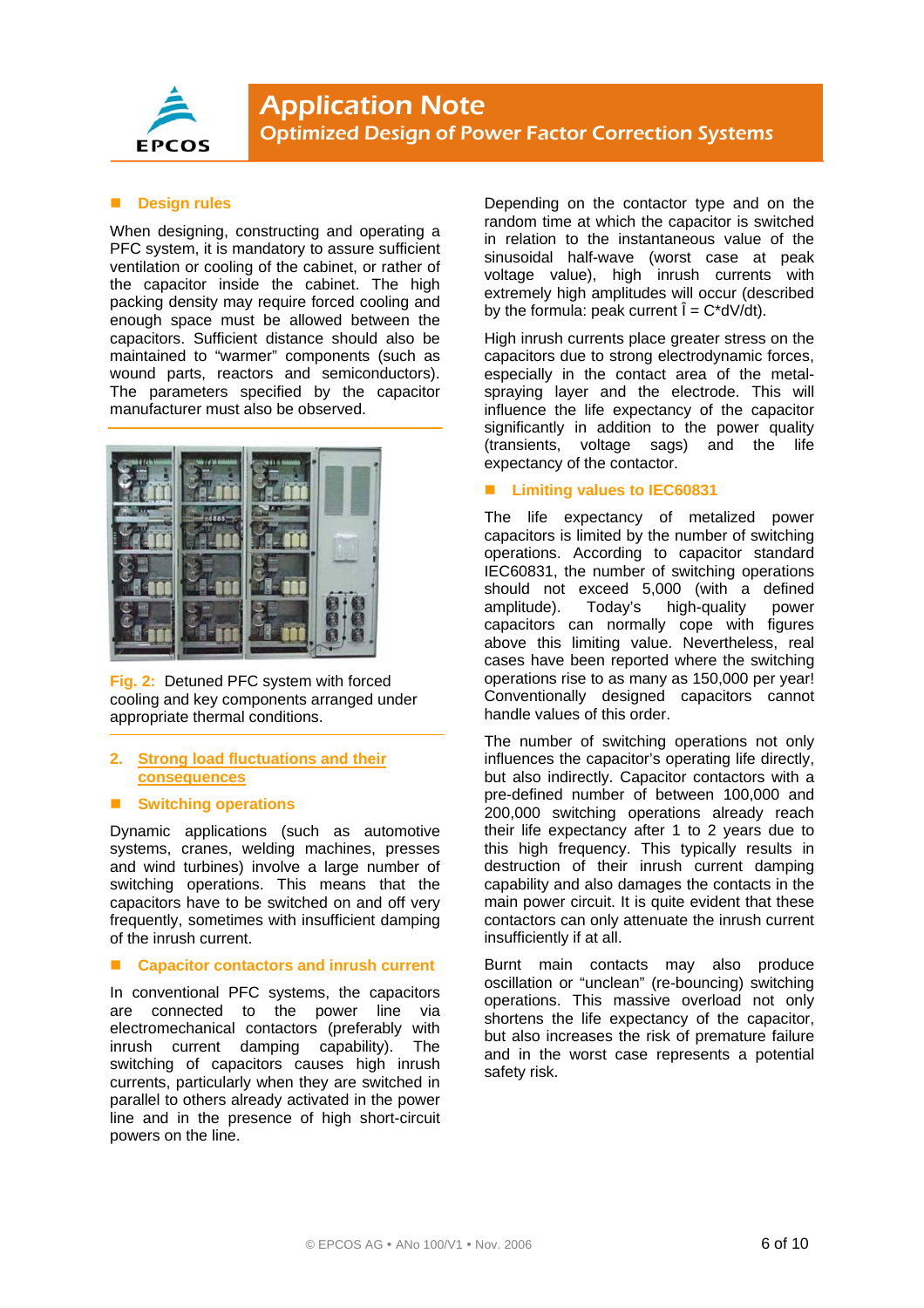



**Fig. 3:**  Burnt main contacts of a capacitor contactor.



**Fig. 4:**  Burnt pre-loading contacts of a capacitor contactor.

#### **E** Dynamic PFC and thyristor modules

These kinds of fast-changing loads require technologies that act in real time. In dynamic PFC systems, electronic switches (thyristor modules) replace the slow-acting electromechanical switches. This not only means faster reactions but also increases the life expectancy, as thyristor modules do not suffer from mechanical wear



**Fig. 5:** Thyristor module

TSM series for smooth switching.

Another advantage is the simultaneous prevention of high inrush currents. The thyristor module switches the capacitor at zero current passage, thus avoiding high inrush currents which can reach values of 200 times the nominal current with conventional contactors. This has a positive effect on the power quality: the life expectancy of the PFC system and capacitor increase, as does the safety level. The price difference between contactors and thyristor modules is amortized in two to three

years. Considering that capacitor failures involve the risk of fire, this amortization period will effectively be shorter.

Dynamic PFC systems are increasingly becoming standard where heavily fluctuating loads are found – fortunately also in industrial applications!





Capacitor connection:<br>legated current = 21A



**Fig. 7:** Extreme inrush current (157 x nominal current) with capacitor contactor

**3. Harmonics and their impact on the power line** 

#### **Pollution by harmonics**

The increasing number of power electronics applications in industrial, commercial and even private surroundings has a negative impact on the quality of the power line due to pollution by harmonics.

#### **Resonances**

System perturbations by harmonics and possible capacitor resonances in combination with inductances of the power line (strongly determined by transformer inductance) mean a possible stress potential for the PFC system. If the frequency of existing harmonics is equal to the natural resonant frequency of a L/C system,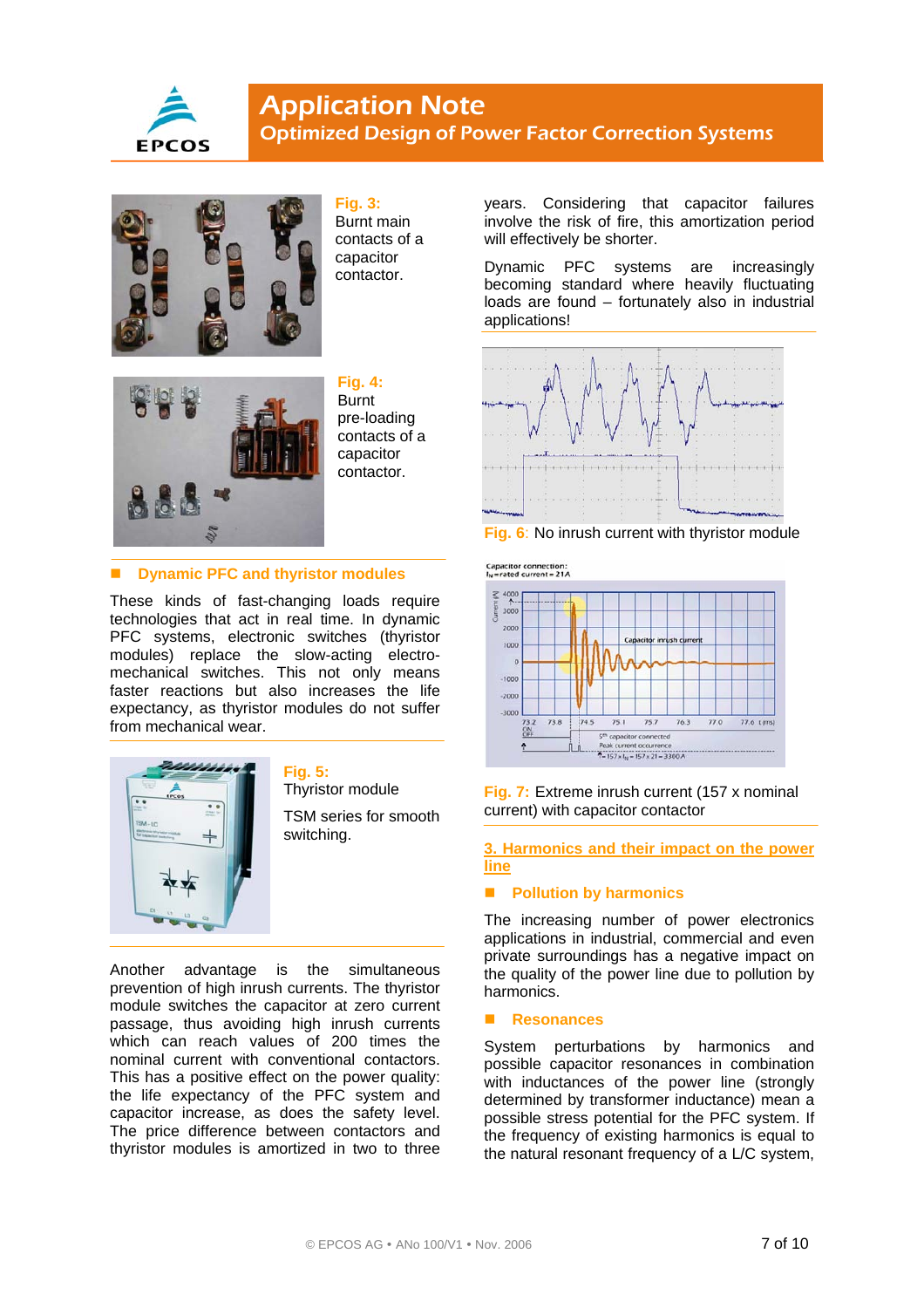

# **Application Note** Optimized Design of Power Factor Correction Systems

a more or less damped resonance with correspondingly high resonance currents will occur. Harmonics can either be triggered on the low-voltage side – known as parallel resonance – or on the medium-voltage side – known as series resonance.

Even without the occurrence of resonances. however, an additional current input and heating of the capacitor must be considered.

**Note: Resonance effects can cause a multiple of the nominal current, with serious effects on distribution equipment such as fuses, contactors or capacitors!** 

#### ■ **Detuning of PFC systems with harmonic filters**

Detuned PFC systems have almost become a standard in today's industrial applications. Their market penetration is around 90% in central Europe.

In a detuned PFC system, a harmonic filter reactor is connected to a capacitor in series. This L-C combination is designed to keep the filter frequency below the lowest harmonic frequency. The PFC system then behaves like an inductive circuit to all harmonic frequencies.

Detuning avoids resonances, keeps the stress on the capacitors within specified limits and simultaneously has a positive effect on the power quality. The decreased THD-V level also has a positive impact on the life expectancy of other electrical and electronic devices and thus reduces the investment required for maintenance.

A complex power structure has to cope with both parallel resonances (harmonic loads on the LV side) and series resonances (harmonic loads on the medium or high voltage sides). So a detuned PFC system offers a very solid technical solution for eliminating resonance problems (Fig. 8).



**Fig. 8**: Connection example for a detuned system – a hybrid solution with both capacitor contactors and thyristor modules.

#### **4. Design of short circuit protection, e.g. HRC fuses and safety chains in general**

As already mentioned, PFC capacitors with self-healing properties are normally equipped with overpressure disconnectors. These safety devices separate the capacitor electrically from the power line and avoid further current input at the end of their service life after a large number of self-healing processes and activation of the internal overpressure have taken place.

#### Short circuits and other breakdowns

Overpressure disconnectors are only activated in the event of gas production: this occurs as a result of overload leading to regeneration processes or a non self-healing breakdown. They will not work in the event of other failures, such as short circuits or breakdowns of the component which do not release any gas. Other protection devices are required in these cases.

#### HRC fuses and selection criteria

The principal way of protecting the circuit from short circuits is to connect HRC fuses directly in series. When choosing the HRC fuse, the following main criteria have to be observed (see also IEC61818).

• Nominal voltage: the nominal voltage should always exceed the grid voltage. This will guarantee safe extinction of the electric arc. Fuses with a nominal voltage of 690 V are often found, especially in wind turbine applications with a 690-V power grid. This is contrary to the recommendations of IEC61818.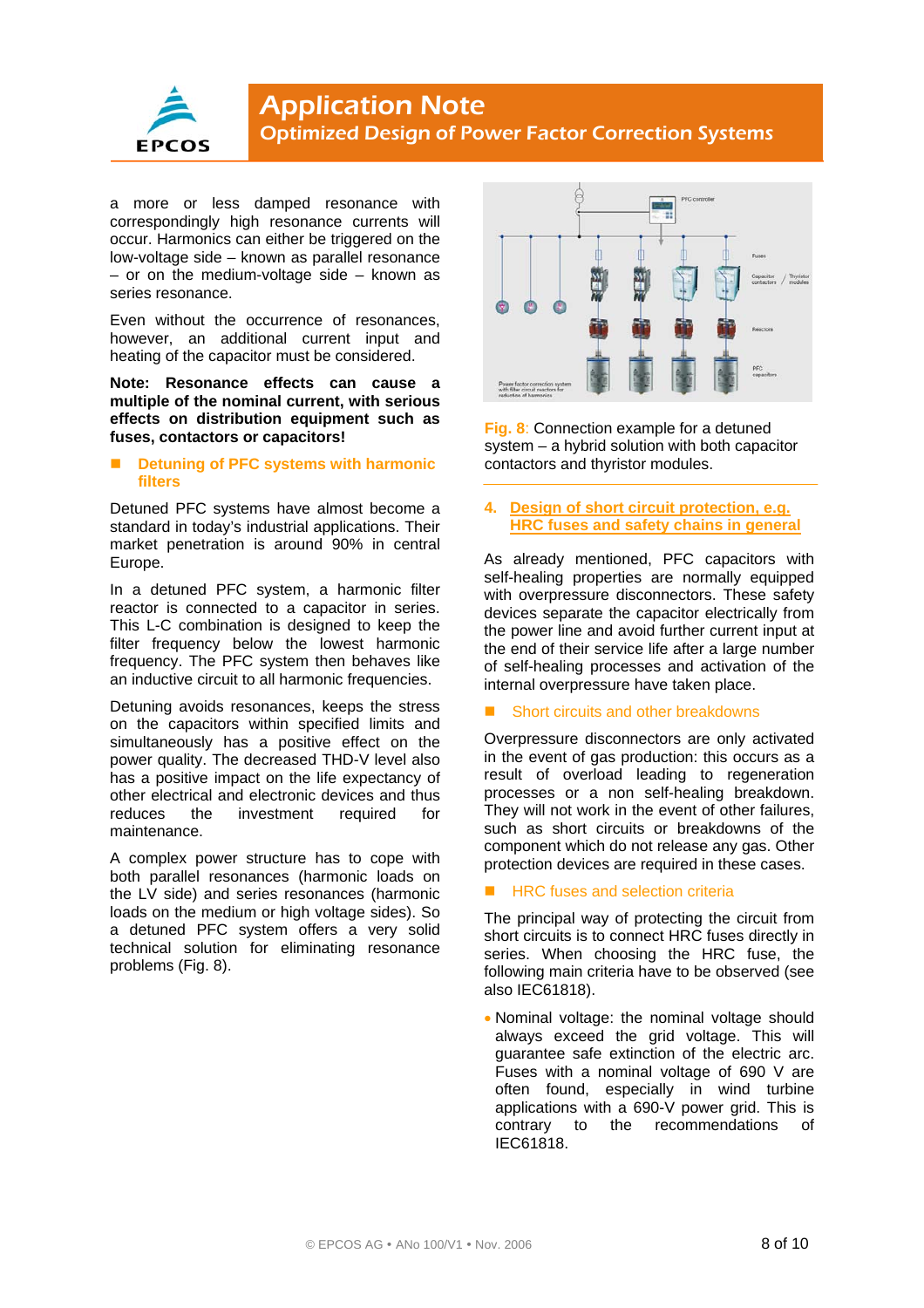

- Nominal current: the technical literature recommends 1.6 – 1.8 times the nominal current
- $\cdot$   $I^2$ <sup>t</sup> characteristic: to activate the fuse, the energy consumed has to be below the lowest threshold values of the burst energy of the capacitors and/or other downstream components. In other words, in the event of a failure, the fuse has to be activated before the energy consumed by the capacitor exceeds a certain value (burst energy). To verify the burst energy of the capacitor, the relevant manufacturer has to be contacted.
- Triggering characteristic
- Selectivity

HRC fuses are mainly used for short-circuit protection. They do not provide protection against overload. Under certain conditions, they must be able to control high inrush currents while also switching off quickly enough in the event of failure in order to limit the energy input. These two requirements are contradictory and therefore difficult to harmonize. It is recommended to contact the fuse supplier or capacitor manufacturer in each particular case.



**Fig. 9:** Fuse exploded due to resonances.

#### ■ Capacitor protection relays

Capacitor protection relays are available to provide additional capacitor protection for medium-voltage PFC. These devices greatly exceed the requirements of normal short-circuit protection. Their additional protection functions include:

- short circuit to earth
- over-current depending on the number of connected capacitors
- unbalance
- under-current/over-current

The possible use of protection relays in low voltage applications is being evaluated.

#### **5. Conclusions**

Although the topics covered above reflect the major points required for the safe usage of PFC capacitors in industrial applications – they do not claim to be complete. Other conditions such as the exposed locations of wind turbines involving a higher risk of lightning strikes, overvoltage, phase opposition as well as isolated operation and audio remote frequencies must also be taken into account.

A customized specification is mandatory for an optimized design of PFC systems. It must include aspects such as location, application, surroundings and power stability. The particular components should be perfectly matched to each other. Principles of good engineering practice must not be ignored – sometimes a simple design is much better than an overly elaborate one!

In case of any doubts, please contact the supplier of the particular component before installation.